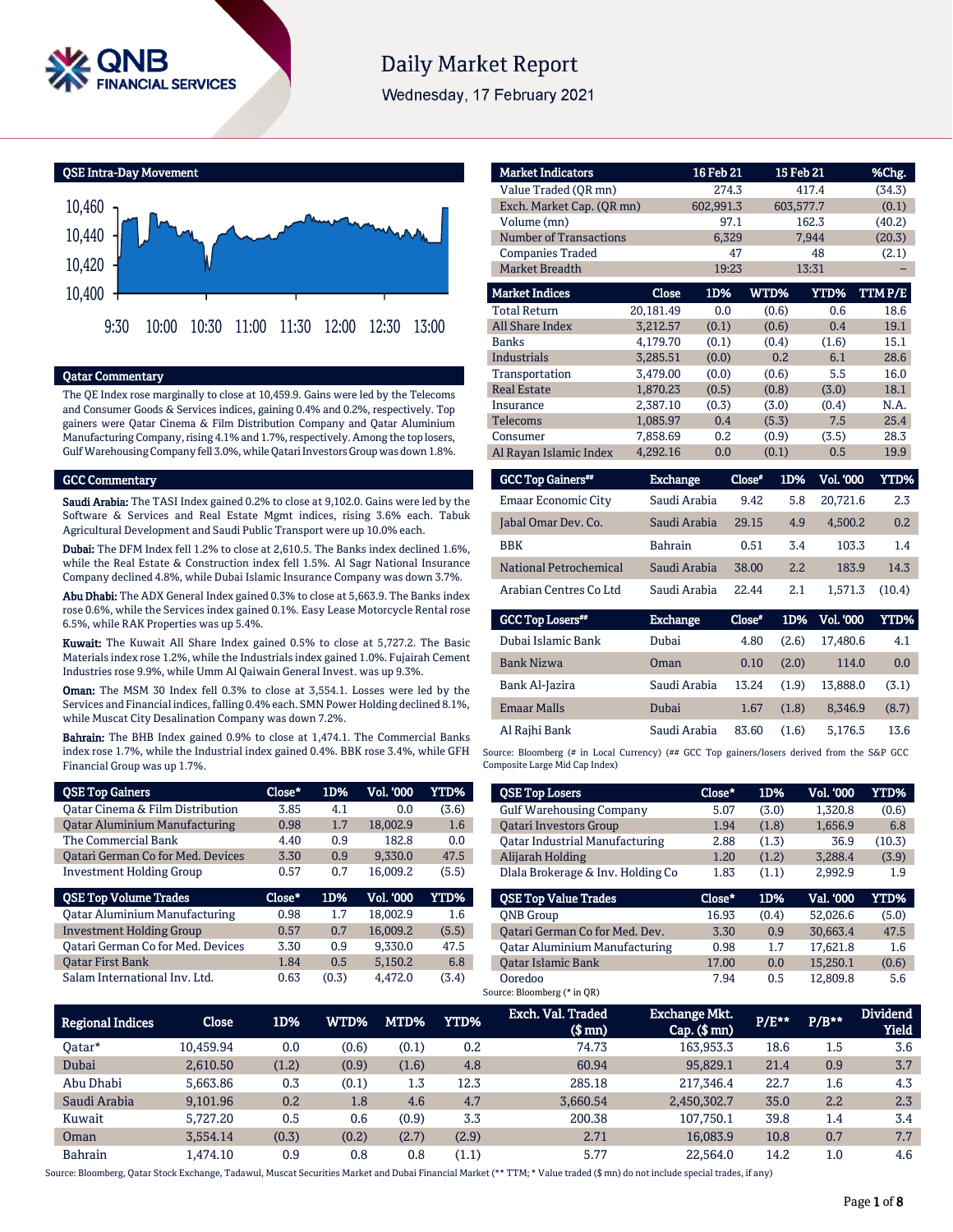# Qatar Market Commentary

- The QE Index rose marginally to close at 10,459.9. The Telecoms and Consumer Goods & Services indices led the gains. The index rose on the back of buying support from GCC and Foreign shareholders despite selling pressure from Qatari and Arab shareholders.
- Qatar Cinema & Film Distribution Company and Qatar Aluminium Manufacturing Company were the top gainers, rising 4.1% and 1.7%, respectively. Among the top losers, Gulf Warehousing Company fell 3.0%, while Qatari Investors Group was down 1.8%.
- Volume of shares traded on Tuesday fell by 40.2% to 97.1mn from 162.3mn on Monday. Further, as compared to the 30-day moving average of 181.2mn, volume for the day was 46.4% lower. Qatar Aluminium Manufacturing Company and Investment Holding Group were the most active stocks, contributing 18.5% and 16.5% to the total volume, respectively.

| <b>Overall Activity</b>        | Buy %* | Sell %* | Net (QR)       |
|--------------------------------|--------|---------|----------------|
| Oatari Individuals             | 39.76% | 47.65%  | (21,634,503.9) |
| <b>Oatari Institutions</b>     | 24.66% | 18.00%  | 18,286,228.1   |
| Oatari                         | 64.43% | 65.65%  | (3,348,275.8)  |
| <b>GCC Individuals</b>         | 0.69%  | 0.98%   | (806, 381.2)   |
| <b>GCC</b> Institutions        | 2.74%  | 1.41%   | 3,635,951.5    |
| <b>GCC</b>                     | 3.42%  | 2.39%   | 2,829,570.3    |
| Arab Individuals               | 9.31%  | 10.91%  | (4,397,229.7)  |
| <b>Arab Institutions</b>       | 0.05%  |         | 131,940.4      |
| Arab                           | 9.36%  | 10.91%  | (4,265,289.4)  |
| <b>Foreigners Individuals</b>  | 4.72%  | 3.13%   | 4,366,787.0    |
| <b>Foreigners Institutions</b> | 18.08% | 17.92%  | 417,207.9      |
| <b>Foreigners</b>              | 22.80% | 21.05%  | 4,783,994.9    |

Source: Qatar Stock Exchange (\*as a % of traded value)

# Earnings Releases and Earnings Calendar

# Earnings Releases

| <b>Company</b>          | Market         | Currency   | Revenue (mn)<br>402020 | % Change<br>YoY | <b>Operating Profit</b><br>(mn) 402020 | % Change<br>YoY          | Net Profit<br>(mn) 402020 | % Change<br>YoY |
|-------------------------|----------------|------------|------------------------|-----------------|----------------------------------------|--------------------------|---------------------------|-----------------|
| Saudi Ceramic Co.*      | Saudi Arabia   | SR         | l.516.1                | 22.7%           | 126.6                                  | 109.7%                   | 77.7                      | 986.7%          |
| Reem Investments*       | Abu Dhabi      | AED        | 21.7                   | 11.5%           |                                        | $\overline{\phantom{0}}$ | (123.2)                   | N/A             |
| GFH Financial Group*    | Bahrain        | USD        | 323.4                  | 0.6%            |                                        |                          | 45.1                      | $-31.7%$        |
| Banader Hotels Company* | <b>Bahrain</b> | <b>BHD</b> | 1.1                    | $-63.8%$        | 0.4                                    | $-77.8%$                 | (3.1)                     | N/A             |

Source: Company data, DFM, ADX, MSM, TASI, BHB. (\*Financial for FY2020)

#### Earnings Calendar

| <b>Tickers</b> | <b>Company Name</b>                           | Date of reporting 4Q2020 results | No. of days remaining | <b>Status</b> |
|----------------|-----------------------------------------------|----------------------------------|-----------------------|---------------|
| <b>OLMI</b>    | QLM Life & Medical Insurance Company          | 17-Feb-21                        |                       | Due           |
| <b>GISS</b>    | <b>Gulf International Services</b>            | 18-Feb-21                        |                       | Due           |
| <b>DOHI</b>    | Doha Insurance Group                          | 22-Feb-21                        | 5                     | Due           |
| <b>ONNS</b>    | <b>Oatar Navigation (Milaha)</b>              | 23-Feb-21                        | 6                     | Due           |
| <b>AHCS</b>    | Aamal Company                                 | 23-Feb-21                        | 6                     | Due           |
| <b>MCGS</b>    | <b>Medicare Group</b>                         | 23-Feb-21                        | 6                     | Due           |
| <b>MPHC</b>    | Mesaieed Petrochemical Holding Company        | 23-Feb-21                        | 6                     | Due           |
| <b>MERS</b>    | Al Meera Consumer Goods Company               | 23-Feb-21                        | 6                     | Due           |
| <b>OGRI</b>    | Oatar General Insurance & Reinsurance Company | 28-Feb-21                        | 11                    | Due           |
| <b>OISI</b>    | Qatar Islamic Insurance Group                 | 28-Feb-21                        | 11                    | Due           |
| <b>WDAM</b>    | <b>Widam Food Company</b>                     | 3-Mar-21                         | 14                    | Due           |
| <b>DBIS</b>    | Dlala Brokerage & Investment Holding Company  | 8-Mar-21                         | 19                    | Due           |

Source: QSE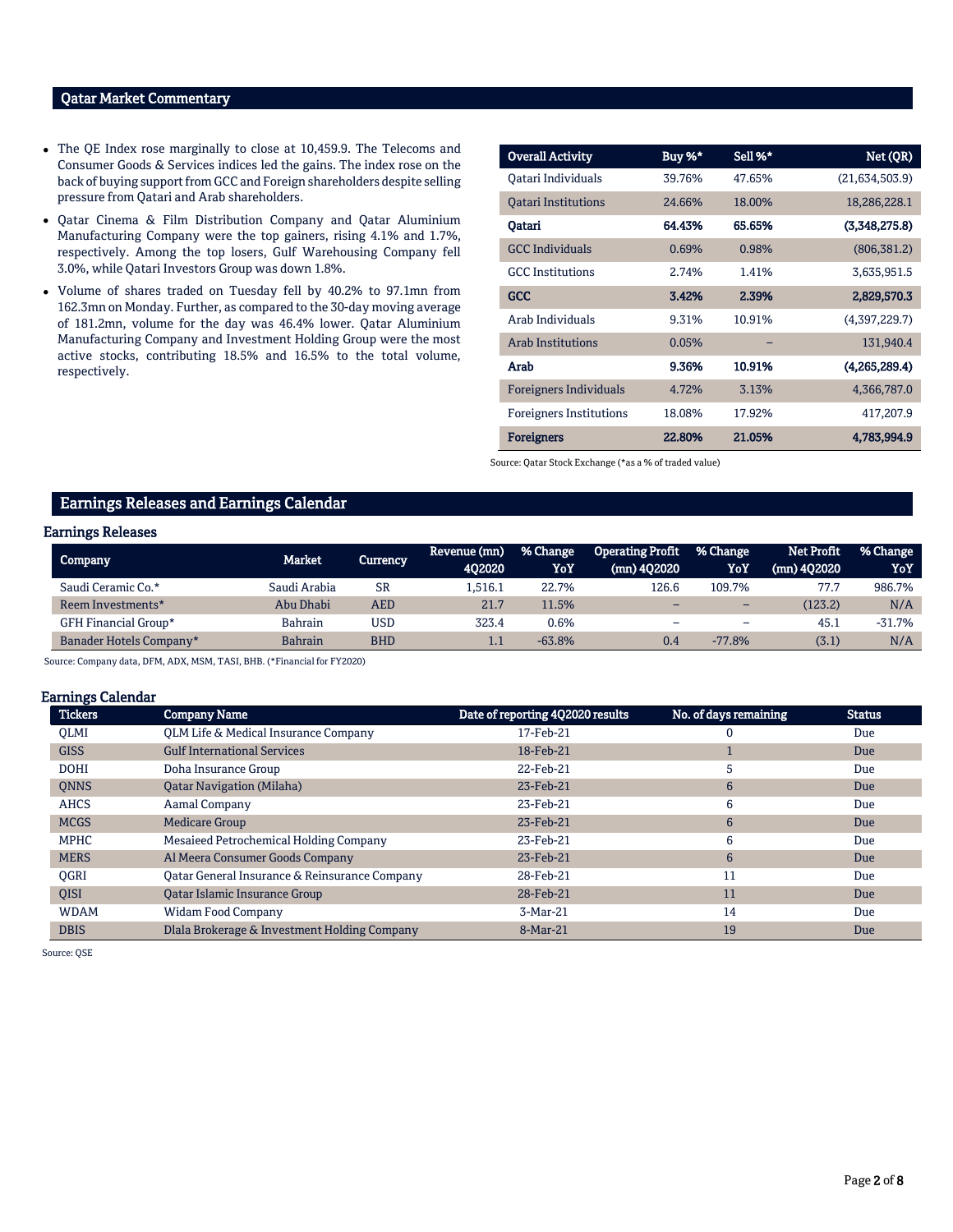# Qatar

- CBQK to holds its AGM on March 10 The Commercial Bank (CBQK) announced that the General Assembly Meeting AGM will be held on March 10, 2021, Commercial Bank Plaza, Al Markhiyah Street, Al Dafna at 06:30 pm. In case of not completing the legal quorum, the second meeting will be held on March 23, 2021, Commercial Bank Plaza, Al Markhiyah Street, Al Dafna at 06:30 pm. The agenda includes to discuss and approve the Company's financial statements for the year ended December 31, 2020 and to approve the Dividend Distribution Policy and the Board's recommendation to distribute a cash dividend of 10% of the share's nominal value to shareholders of QR0.1 for each share held. (QSE)
- NLCS AGM endorses items on its agenda National Leasing Holding (NLCS) announced the results of the AGM. The meeting was held on February 16, 2021 and the following resolution were approved (1) Hearing the Board of Directors' report on the activity of the company and its financial position for the year ended 31 December 2020: The AGM heard the management report on the company activities and its financial position for the year ended 31.12.2020. (2) Hearing of Sharia Board report on the activity of the company for the year ended 31 December 2020: The AGM heard the heard of Sharia Board report on the activity of the company for the year ended 31 December 2020 (3) Hearing the report of Independent Auditors on the Company's financial statements for the year ended 31 December 2020: The AGM heard the auditors' report, by Ernst & Young, on the company balance sheet and profit and loss account of the financial year ended December 31, 2020. (4) Discussing and approving the Financial Statements of the company for the year ended December 31, 2020: The AGM approved company balance sheet and profit and loss account of the financial year ended December 31, 2020. (5) Approving the Board's proposal to distribute a dividend of 2.5% out of the legal reserve of the nominal value per share at the rate of QR0.025: The AGM agreed on the distribution of cash dividends on the value of QR0.025 per share by 2.5%. (6) Absolve the Boards of Directors Members for the year ended December 31, 2020: The AGM absolved the BOD Members from responsibilities for transaction for the year ended December 31, 2020. (7) Corporate Governance Annual Report for 2020: The AGM heard the Corporate Governance Annual Report for 2020 and approved it. (8) Appointment of External Auditors for the year 2021: The AGM decided to appoint Ernst & Young as External Auditors for the year. (9) Election of New Board of Directors: The AGM elected a new Board of Directors consisting of 6 members for the period of year 2021 to 2023. (QSE)
- QEWS to hold its AGM on March 08 Qatar Electricity and Water Company (QEWS) announced that the General Assembly Meeting (AGM) will be held on March 08, 2021, Zoom Platform at 04:00 pm. In case of not completing the legal quorum, the second meeting will be held on March 14, 2021, Zoom Platform at 04:00 pm. The agenda includes – (1) Present and approve the Board of Directors Report for the Company's activities and its financial position of the year ended December 31, 2020, (2) Discuss and approve the External Auditors Report on the Company's

financial position for the year ended December 31, 2020, (3) Discuss and approve the balance sheet, profit and loss account for the year ended December 31, 2020. In addition, to approve the Board of Directors proposal to distribute cash dividends to the shareholders, (4) Discuss and approve the Governance Report for the year 2020, (5) Discharging the members of the Board of Directors for the financial year 2020, and approve their remuneration, (6) Appointing the External Auditor for the year 2021 and fixing their fees. (QSE)

- Alijarah Holding eyes investment prospects Alijarah Holding is scouting for new investment opportunities this year as part of efforts to achieve positive benefits for the company and shareholders. "Despite all the pressures the company has faced over the years from the group's sectors, the holding continues to enjoy a good financial solvency and is still able to complete the march and seize the investment opportunities that will have a positive impact on the performance of the group," Alijarah Holding's Chairman, Sheikh Falah bin Jassim bin Jabr Al-Thani told shareholders at the Annual General assembly meeting (AGM) held virtually. The pandemic had a positive impact, as the company snapped some investments in the local market, which had a positive impact on the financial statements, and achieved an income from investment that amounted to QR59.99mn, compared to QR9.83mn in 2019. The meeting also saw the election of the members of the board. (Gulf-Times.com)
- Asia stays top destination of Qatar's exports, imports Asia remained the principal destination of Qatar's exports and the first origin of imports as the country saw QR24.7bn trade balance on trade volumes of QR73.41bn during 4Q2020, according to the Planning and Statistics Authority (PSA) data. The Asian region constituted 80.7% of Qatar's exports and 41.7% of imports; followed by the European Union (7.6% and 29.9%); the GCC (5.8% and 3.3%), the US (2% and 14.1%), Africa except Arab countries ((1% and 0.8%) and Oceania (0.3% and 1.9%). The trade surplus deterioration YoY was felt mostly during the second quarter after which the declines progressively got reduced. The trade volume and balance with Asia were QR49.74bn and QR29.44bn respectively in 4Q2020, European Union (QR11.03bn and -QR3.56bn), the US (QR4.39bn and - QR2.46bn) and the GCC (QR3.66bn and QR2.04bn) in the review period. In 4Q2020, Asia constituted 67.75% of Qatar's trade volume, the European Union (15.03%), the US (5.98%) and the GCC (4.99%). Market sources are of optimistic that Qatar's trade volume with the GCC countries could improve in view of the lifting of the embargo but would depend on COVID-19, even as trade of essentials were largely unhampered even at the peak of pandemic in 2020. Qatar's trade volume and balance with other European countries stood at QR1.21bn and -QR0.9bn, other American countries (QR1bn and -QR0.08bn), African -except Arab countries (QR0.69bn and QR0.3bn) and Oceania (QR0.59bn and -QR0.32bn) in 4Q2020. In 4Q2020, the value of Qatar's total exports (including exports of domestic goods and re-exports) amounted to QR49.1bn, which decreased 25.4% YoY but witnessed 19.4% growth QoQ. The 4Q2020 YoY decrease in total exports was mainly due to a 29.7% plunge in shipments of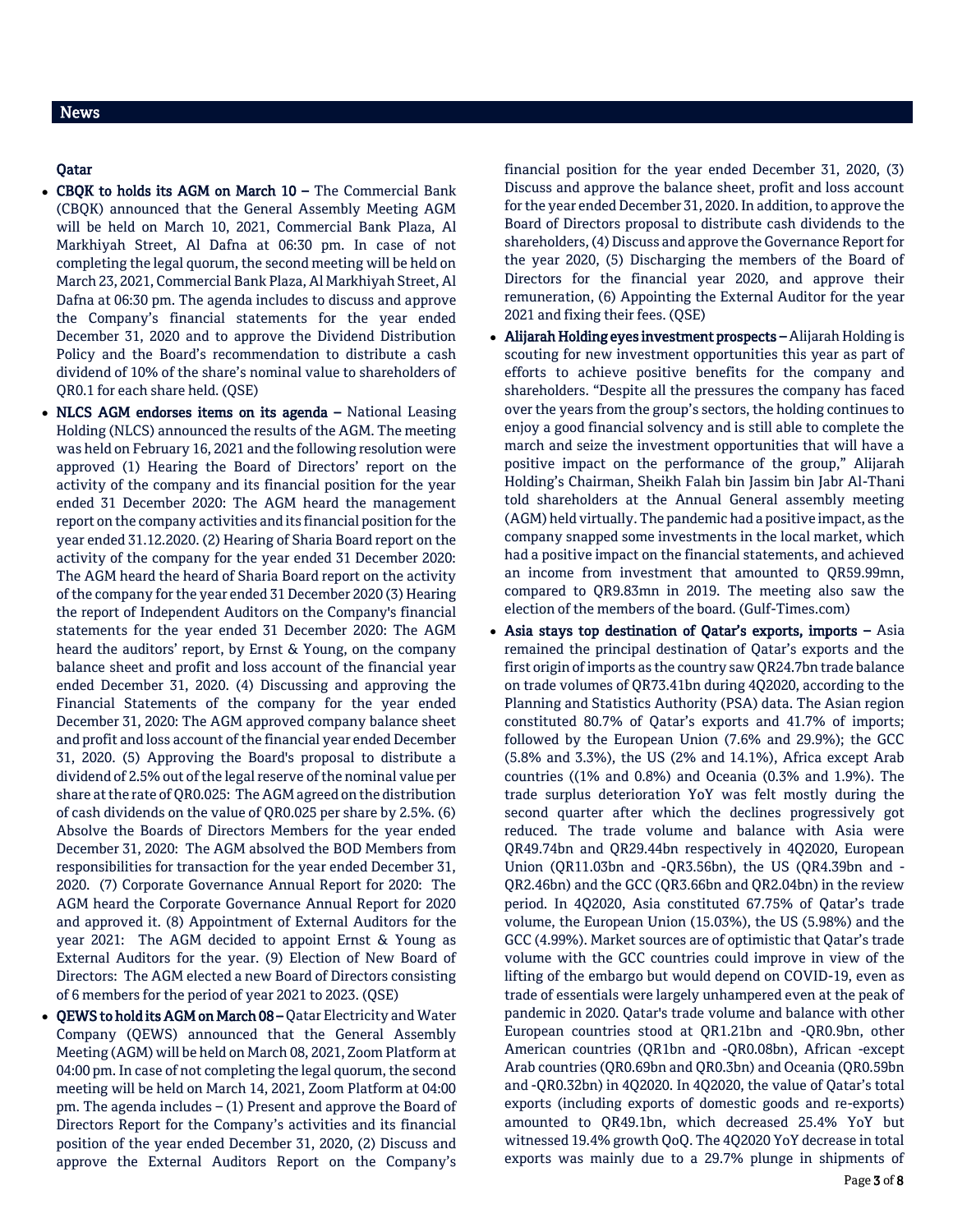mineral fuels, lubricants and related materials, 90.5% in crude materials inedible except fuels and 38.3% in manufactured goods classified chiefly by material. On other hand, increases was recorded mainly in miscellaneous manufactured articles (174.1%), chemicals and related products (10.2%) and food and live animals (16.7%). The value of Qatar's imports in 4Q2020 was QR 24.4bn; which fell 10.9% on a yearly basis even as it increased by 13.4% on a quarterly basis. The 4Q20 YoY decrease in imports values is mainly due to a 45.9% shrinkage in the imports of mineral fuels, lubricants and related materials, 53% in crude materials, inedible except fuels and 24% in miscellaneous manufactured articles and 7.6% in machinery and transport equipment. Nevertheless, there was a 4.3% increase in the imports of manufactured goods classified chiefly by material, and 19% in animal and vegetable oils, fats and waxes. (Gulf-Times.com)

- PwC: Businesses urged to be VAT-ready Businesses in Qatar have been urged to prepare for the expected implementation of value added tax (VAT) in the country. Experts from global consulting firm PwC Middle East who spoke at a webinar hosted by the Chartered Accountants of Sri Lanka in Qatar, recently, said business organizations across Qatar need to conduct VAT impact assessment even before the government issues the final legislation. The PwC experts also stressed that Qatar is now VAT ready in terms of the country's legislation and system readiness. "Qatar has started preparing for the VAT implementation back in 2016, around the same time the country has signed the GCC VAT framework. In terms of readiness, Qatar is ready when it comes to regulations, (IT) system readiness, and the General Tax Authority's (GTA) ability to have a team on the ground to deal with tax payers," said Rania Ibrahim, Manager for Tax and Legal Services at PwC Middle East. Jennifer O' Sullivan, Partner for Tax and Legal Services at PwC Middle East, advised companies to be VAT ready at least six to nine months before its actual implementation. She added, "VAT really impacts across the organisation. It's not just a finance function issue. Organizations really need to start looking at VAT implementation now at this point, if they still have not done so. It's not a case of if, it's when. It's better to be prepared. Start your impact assessment; at least in that sense you will be in a much stronger position to deal with the huge changes that will happen in the organization in a timely manner. Tax Authorities are becoming sophisticated in the region, and paying the right VAT is critical". (Peninsula Qatar)
- Petrochemical, fertilizer industry requires effective partnership between government, private sector – According to Saad Al-Kuwari, the petrochemical and fertilizer industry is undergoing a strategic transformation and requires an effective partnership between the government and the private sector. Incorporating companies in the petrochemical sector boosts revenues and raises earnings per share. Highlighting the innovation index as one of the most important distinguishing features of the petrochemical and fertilizer industry will enable the sector to respond to current and future market requirements. Qatar, through Qatar Petroleum and Industries Qatar, the shareholder and operator, could achieve even greater income if methane and ethane were used in a better way in manufacturing, increasing the volume of petrochemical products, fertilizers and petroleum additives, as these are considered the main feedstock for this industry. Saad Al-Kuwari said, "The petrochemical and fertilizer

industry achieved successes in the past, with some nonessential negatives that foreign companies benefited from, such as manufacturing technology, marketing mechanisms and its commission. We need more future investments, especially in chemical fertilizers, as the wheel of investment in these projects, whether in the petrochemical industry, fertilizers or chemical additives, has stopped for more than 10 years and no expansion or new projects have been established in the sector. The industry is going through a strategic transformation and a very decisive phase in light of unprecedented social, political and economic changes, especially as it suffers from the rapid decline in global chemical prices since mid-2014, the increase in local feedstock prices, and the emergence of global competition." (Gulf-Times.com)

- Qatar Chamber's Chairman inaugurates three industrial factories – Qatar Chamber's Chairman, Sheikh Khalifa bin Jassim Al-Thani has inaugurated three new factories that are subsidiaries of the National Paints Factories Company, situated in the country's Small & Medium Enterprises Zone. The three factories are National Paints Factories Company's new branches for manufacturing industrial paints – the Royal Cans Factories Company and the Overseas Intermediate Chemicals Factory. (Gulf-Times.com)
- Ashghal kicks off roads & infrastructure project in Umm Slal Mohammed – As part of its efforts to provide integrated infrastructure, advanced roads and utilities across Qatar, the Public Works Authority (Ashghal) has started implementation of the first package of the Roads and Infrastructure Development Project in Umm Slal Mohammed, located in the west of Al Shamal Road. Head of North Areas Section at Roads Projects Department at Ashghal, Eng Ali Ashkhanani explained features of the project, saying the project will serve 623 plots of citizens' subdivisions in Umm Slal Mohammed. He added that integrated infrastructure will be constructed with advanced services along with internal streets, improving traffic flow and linking public utilities to be constructed in the area in future. Manager of Umm Slal Mohammed Area Project at Roads Projects Department of Ashghal, Eng Hamad Al Bader clarified that the project includes development and construction of a 36 km road network with provision of traffic safety elements such as street lighting systems, signboards and road signages, besides provision of 4,310 parking spaces. (Qatar Tribune)
- Massive jump in sales of Qatari Farm Produce in 2020 The Premium Qatari Vegetables and Qatar Farms programs achieved significant sales during 2020 as compared to previous years. The sales of premium vegetables reached 4,565 tons in 2020 as compared to 2,740 tons in 2019, an increase of about 66%. Similarly, the sales of Qatar Farms produce reached 19,000 tons as compared to 11,506 tons in 2019, an increase of about 64%. The Ministry of Municipality and Environment (MME) launched these programs with the cooperation and coordination of Ministry of Commerce and Industry to improve local marketing operations and help the farmers market their produce. They provided the opportunity for the Qatari farmers to display their local production of high quality vegetables with affordable prices for the consumer without an intermediary, and without paying the farmer any financial commissions in return. (Qatar Tribune)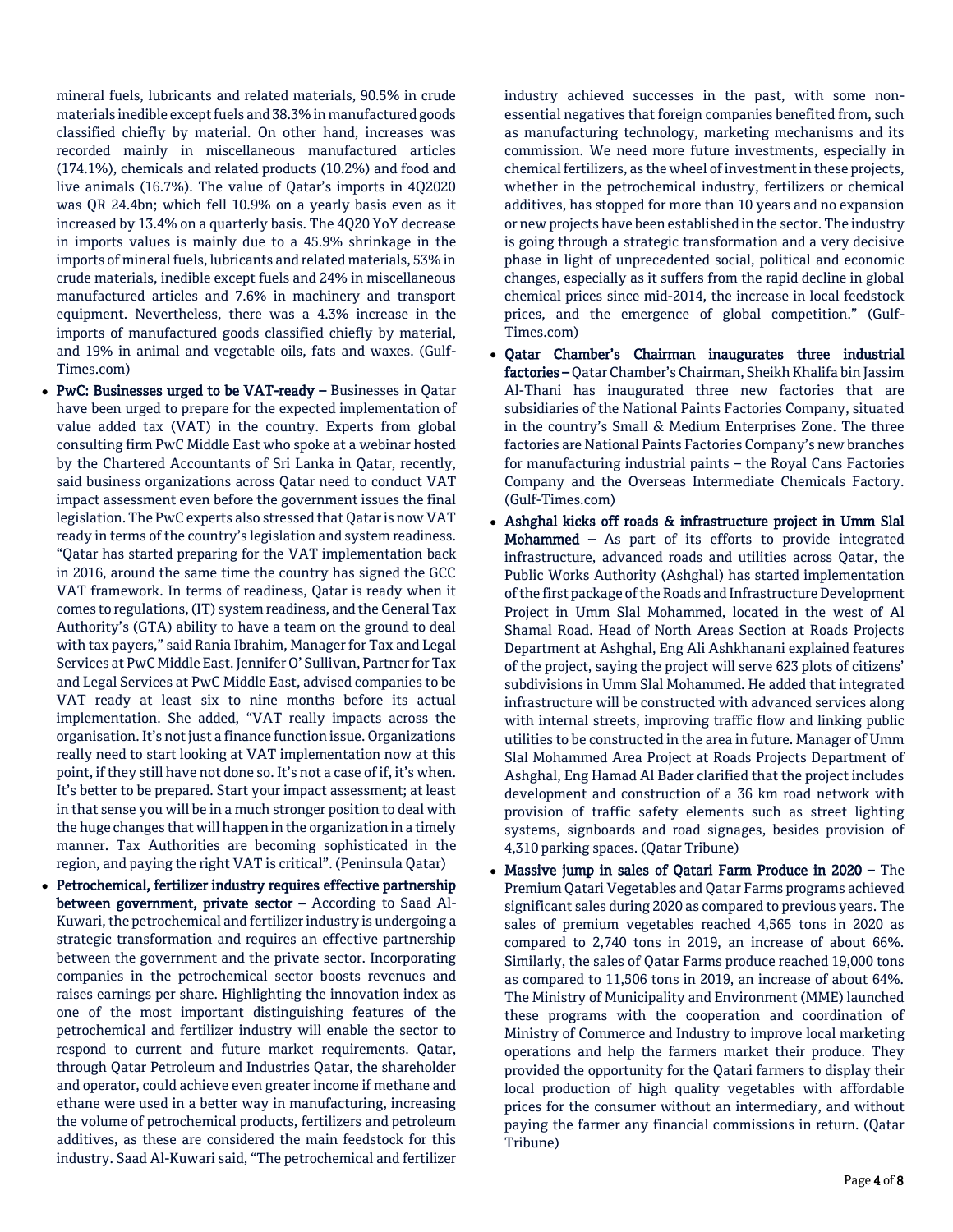# International

- Fed's Bullard: US financial outlook mostly good, growth could outpace China – Financial conditions in the US were "generally good" right now, with the potential for its economic growth to outpace China, St. Louis Fed president James Bullard said on Tuesday as the country heads into its second year of the COVID-19 pandemic. In an interview on CNBC, Bullard said US inflation was in "good shape ... right now" and would likely move up this year, something the Fed would take "on board." As US health officials move to inoculate the population against the coronavirus, the country has moved on from the kind of panic situation it faced last spring and could see a "roaring" economy as it emerges from the pandemic, he said. On bitcoin, which vaulted above \$50,000 for the first time on Tuesday, Bullard said the cryptocurrency's price did not affect Fed policy. Bullard also noted recent volatility in the markets with GameStop and other equities but said it appeared to be normal trading, not a bubble, telling CNBC: "You do see speculative frenzies from time to time in markets, and that's part of the process." (Reuters)
- German investor morale surges on shopping spree expectations – Investor morale in Germany rose beyond even the most optimistic forecast in February on expectations consumption will take off in the coming months, the ZEW economic research institute said on Tuesday, buoying the outlook for Europe's largest economy. The ZEW said its survey of investors' economic sentiment showed a rise to 71.2 points from 61.8 the previous month. A Reuters poll had pointed to a fall to 59.6, and the February reading surpassed even the highest forecast, of 68.0. The read-out, which came as a separate read-out showed Eurozone output fell less than initially estimated in the last quarter of 2020, boosted the Euro. "The financial market experts are optimistic about the future. They are confident that the German economy will be back on the growth track within the next six months," ZEW President Achim Wambach said in a statement. "Consumption and retail trade in particular are expected to recover significantly, accompanied by higher inflation expectations," he added. A separate gauge of current conditions eased to -67.2 from -66.4 the previous month. That compared with a consensus forecast of -67.0 points. The Economy Ministry said on Monday lockdown measures to slow the spread of the new coronavirus in Germany will continue to weigh on the economy in the first quarter of 2021, but prospects for exporters are cautiously positive. (Reuters)
- Dutch economy shrank 0.1% in 4Q due to coronavirus lockdown – The Dutch economy shrank 0.1% on a quarterly basis in the fourth quarter of last year, the Dutch national statistics agency (CBS) said on Tuesday, as a broad lockdown to fight the coronavirus crippled demand. All bars and restaurants in the Netherlands were closed from mid-October in a bid to limit the spread of COVID-19, which was followed by a shutdown of nonessential stores two months later. This lockdown had a stronger effect on the economy than expected, as economists on average had forecast growth of 0.2% for the October-December period. The Dutch economy, the Eurozone's fifth largest, shrank 3.8% over the whole of 2020, which is the sharpest contraction on record, the CBS said. But the full-year hit was less severe than expected, as the government's main economic adviser in

November had penciled in a contraction of 4.2% for 2020. It predicted growth of 2.8% for 2021 at the time. (Reuters)

- French unemployment falls to pre-crisis levels in fourth-quarter, skewed by lockdown - Unemployment in France fell to prepandemic levels in the fourth quarter of 2020, though the data was partially skewed by a six-week COVID-19 lockdown during which jobseekers were unable to register as jobless, the INSEE statistics office said. Unemployment in the euro zone's second biggest economy fell 1.1 percentage points to 8%, official data showed on Tuesday. That compared with a revised 9.1% in the third quarter and 8.1% in the last three months of 2019. Unemployment fell fastest amongst 15-24 year olds, and marginally quicker among women than men. The number of workers on a long-term contract edged higher to 49.8% from 49.2% in the previous quarter as some hiring activity resumed, INSEE said. Before the pandemic struck, President Emmanuel Macron had been chasing a goal of 7% unemployment by the end of his five-year term in 2022. He inherited a jobless rate of 9.5% in May 2017 and set about liberalizing the labor market. The French jobless rate stood above 10% throughout the 2012-2017 term of Macron's socialist predecessor, Francois Hollande. (Reuters)
- Japan's exports, machine orders pick up as global demand recovers – Japan's exports accelerated in January, led by a jump in Chinese demand, and manufacturers' sentiment turned positive for the first time since 2019 signaling a gradual recovery from last year's deep coronavirus slump. Core machinery orders, a volatile but leading indicator of capital spending, unexpectedly rose in December, an encouraging sign for a private sector-led recovery, even as renewed curbs to contain the pandemic weighed on business activity. Despite the upbeat indicators, however, analysts warn the recovery momentum in the world's third-largest economy could stall as policymakers struggle to balance the need to contain the virus against the need to revive growth and fix Japan's dire finances. The indicators followed fourth-quarter GDP data on Monday that showed Japan's economy grew more than expected, as a fast-recovering Chinese economy helped boost exports and capital expenditure. Ministry of Finance data showed on Wednesday exports rose 6.4% in January from a year earlier, roughly in line with a 6.6% increase seen by economists in a Reuters poll and following a 2.0% gain in December. By region, exports to China, Japan's largest trading partner, jumped 37.5% in the year to January, the biggest gain since April 2010, led by chip-making equipment, plastics and nonferrous metal. The big gain is partly due to the base effect of the large decline seen a year before when the Lunar New Year holidays, which weighs on trade activity, fell in January, a ministry official said. US-bound shipments fell 4.8%, dragged down by airplanes, motors and car parts. Reflecting soft domestic demand, imports fell 9.5% in the year to January, versus the median estimate for a 6.0% drop, swinging a trade balance to a deficit of 323.9bn Yen (\$3.05bn). Separate data by the Cabinet Office showed core machinery orders, considered an indicator of capital spending for the next six to nine months, rose 5.2% in December from the previous month, versus a 6.2% drop expected. The government described machinery orders as picking up, marking an upgrade for the third straight month from its previous assessment that they were showing signs of a pickup. Raising worries about the outlook, however, manufacturers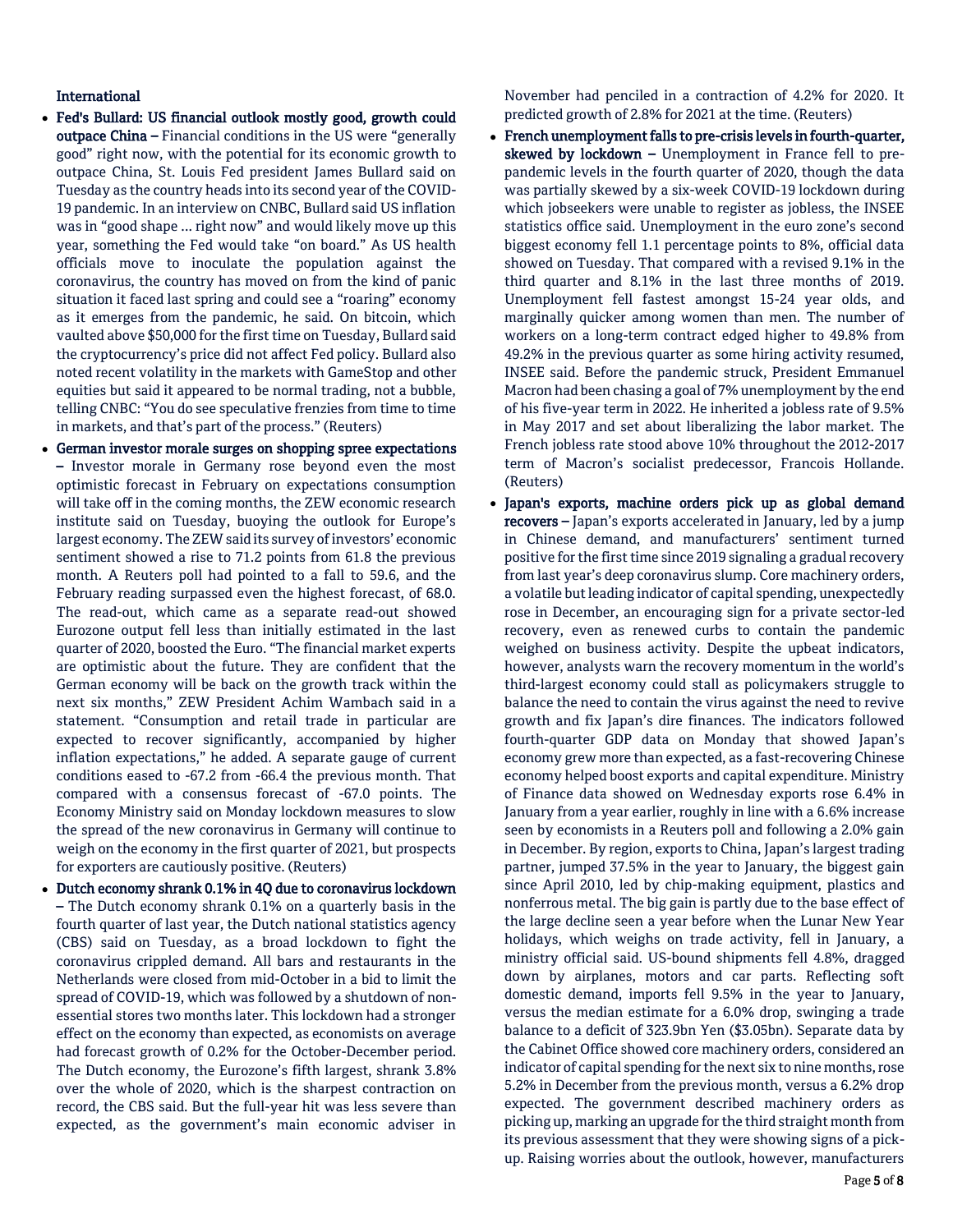surveyed by the Cabinet Office expected core orders to fall 8.5% in January-March, after advancing 16.8% in the previous quarter. Japanese manufacturers' morale turned positive for the first time since July 2019 in February, the Reuters Tankan survey showed. (Reuters)

# Regional

- DIB's net profit falls 34.3% YoY to AED3,293.8mn in FY2020 Dubai Islamic Bank (DIB) recorded net profit of AED3,293.8mn in FY2020, registering decrease of 34.3% YoY. Net income rose 2.2% YoY to AED9,470.7mn in FY2020. Net operating income before net impairment charges and taxation fell 2.4% YoY to AED6,742.8mn in FY2020. Total assets stood at AED289.6bn at the end of December 31, 2020 as compared to AED231.8bn at the end of December 31, 2019. Islamic financing and investing assets (net) stood at AED196.7bn (+30.3% YoY), while customers' deposits stood at AED205.9bn (+25.2% YoY) at the end of December 31, 2020. Basic and diluted earnings per share came in at AED0.38 in FY2020 as compared to AED0.69 in FY2019. (DFM)
- BBK's net profit falls 31.0% YoY to BHD52.0mn in FY2020 BBK (BBK) recorded net profit of BHD52.0mn in FY2020, registering decrease of 31.0% YoY. Net interest and similar income fell 24.7% YoY to BHD80.8mn in FY2020. Total operating income fell 21.7% YoY to BHD118.7mn in FY2020. Total assets stood at BHD3.8bn at the end of December 31, 2020 as compared to BHD3.9bn at the end of December 31, 2019. Loans and advances to customers stood at BHD1.6bn (-6.9% YoY), while customers' current, savings and other deposits stood at BHD2.2bn (-0.1% YoY) at the end of December 31, 2020. Basic and diluted EPS came in at BHD0.039 in FY2020 as compared to BHD0.056 in FY2019. (Bahrain Bourse)
- BISB's reports net loss of BHD12.6mn in FY2020 Bahrain Islamic Bank (BISB) recorded net loss of BHD12.6mn in FY2020. Total income from jointly financed assets fell 7.4% YoY to BHD53.2mn in FY2020. Total income fell 7.8% YoY to BHD39.0mn in FY2020. Total assets stood at BHD1,211.6mn at the end of December 31, 2020 as compared to BHD1,223.6mn at the end of December 31, 2019. Financing assets stood at BHD571.5mn (-0.6% YoY), while placements from financial institutions stood at BHD147.9mn (+16.5% YoY) at the end of December 31, 2020. Loss per share came in at 11.94 fils in FY2020 as compared to EPS of 5.91 fils in FY2019. (Bahrain Bourse)
- National Bank of Kuwait hires banks for dollar AT1 bonds, document shows – The National Bank of Kuwait (NBK) has hired a group of banks to arrange investor calls before a planned issuance of US dollar-denominated Additional Tier 1 bonds, a document showed on Tuesday. NBK hired Citi, HSBC, JPMorgan, NBK Capital, Standard Chartered and UBS to arrange investor calls starting on Tuesday. They will be followed by the issuance - subject to market conditions - of the perpetual bonds, which will be non-callable for six years, the document from one of the banks showed. NBK is also inviting holders of its outstanding \$700mn AT1 bonds to tender the securities for cash, subject to the successful new AT1 transaction and other conditions. The existing notes' first call date is on April 9, 2021 and the expiration deadline for the tender offer has been set for Feb. 22, 2021, the document showed. HSBC, JPMorgan, NBK Capital, Standard Chartered and UBS are joint dealer managers for the tender offer. (Reuters)
- Abu Dhabi's ADQ lines up banks for \$1bn Louis Dreyfus acquisition loan – Abu Dhabi's state-owned ADQ has lined up a small group of banks for a loan of about \$1bn to back its acquisition of a 45% stake in commodities trader Louis Dreyfus Co (LDC), sources said. ADQ said in November it had signed an agreement to acquire an indirect 45% equity stake in LDC, in what would be the first outside investment in the family-owned commodity merchant's 169-year history. The planned acquisition financing will likely be provided by a small group of banks including Emirates NBD, First Abu Dhabi Bank, Intesa Sanpaolo, and Natixis, two of the sources said. Rothschild is advising ADQ on the fundraising, which will be finalized in the coming weeks, they said. (Reuters)
- Saudi sovereign wealth fund boosts US equities exposure to nearly \$12.8bn - Saudi Arabia's sovereign wealth fund has increased its holding of US stocks to nearly \$12.8bn in the fourth quarter from \$7bn in the third quarter, according to a US regulatory filing on Tuesday. The Public Investment Fund (PIF) took new bets in the last quarter, buying a \$1.07bn stake in Electronic Arts Inc and a \$1.4bn stake in Activision Blizzard, according to a Securities and Exchange Commission filing. In the third quarter, the PIF had cut its exposure to North American equities by \$3bn, offloading some exchange traded funds (ETF) and stocks including Berkshire Hathaway. At the start of 2020 the sovereign wealth fund bulked up minority stakes in companies worldwide, including oil companies, taking advantage of market weakness caused by the COVID-19 pandemic. Saudi Arabia transferred a total of \$40bn from central bank foreign reserves to fund investments by sovereign wealth fund PIF in March and April last year. The latest filing showed the value of its biggest US stock holding, Uber Technologies, rose to \$3.7bn in the fourth quarter, from \$2.66bn in the third quarter after the ride-hailing firm's shares soared nearly 40% QoQ. (Reuters)
- PIF made \$3.3bn bet on video-game makers Saudi Arabia's sovereign wealth fund, Public Investment Fund (PIF) is pursuing investments in an industry long favored by Crown Prince, Mohammed bin Salman: video games. The Riyadh-based Public Investment Fund acquired more than \$3bn worth of stock in three US video-game makers during the fourth quarter, according to a regulatory filing. They include Activision Blizzard Inc., Electronic Arts Inc. and Take-Two Interactive Software Inc. The sovereign wealth fund, also known as PIF, is controlled by Prince Mohammed, who told Bloomberg Businessweek in 2016 that he was part of the first Saudi generation to grow up playing video games. The Crown Prince credited video games with sparking ingenuity in the Bloomberg Businessweek profile, while telling the New Yorker in 2018 that his favorite diversion is Call of Duty series, Activision's best-selling franchise. In November, a subsidiary of the crown prince's charitable organization, the Mohamed bin Salman Foundation, said it purchased a one-third stake in SNK Corp., the Japanese developer of King of Fighters and Samurai Shodown. The charity, also known as the MiSK Foundation, said it would increase its stake to 51% in the future. The sovereign wealth fund acquired 14.9mn Activision shares with a market value of almost \$1.4bn during the fourth quarter, according to a Form 13F filed with the US Securities and Exchange Commission. Its other purchases included 7.4mn Electronic Arts shares and 3.9mn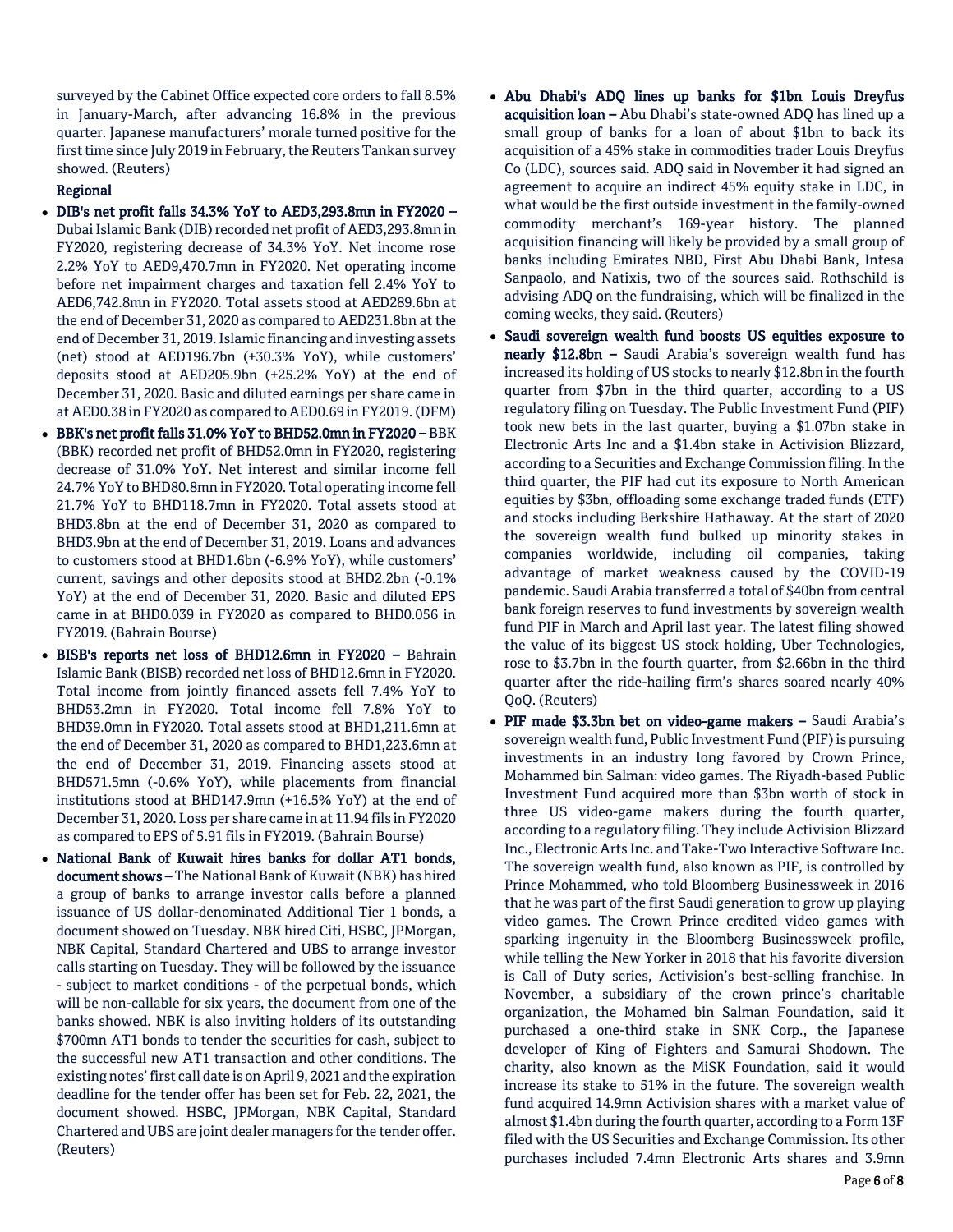Take-Two shares worth about \$1.1bn and \$826mn, respectively, at the end of December. (Bloomberg)

- Saudi January inflation rises to 5.7%, continuing to reflect VAT hike – Saudi Arabia's inflation rose to 5.7% in January from 5.3% the month before, continuing a rise fueled by a tripling of valueadded tax last year, government data showed. The increase was mainly driven by higher food and transport prices, which increased by 12.6% and 9.6% respectively, the General Authority for Statistics said. Annual inflation was 3.4% in 2020 but picked up in the second half of the year after the July VAT hike to 15%. The rise followed mild inflation in the first half and a deflationary trend in 2019, when the annual rate was -2.1%. The economy of the world's largest oil exporter contracted last year, but data suggest the rate of decline slowed in the third quarter as some COVID-19 restrictions were lifted, and GDP is expected to return to growth this year. "Higher global oil and food prices, combined with the lingering effects of July's VAT hike, will keep inflation elevated until the middle of this year," James Swanston of Capital Economics said in a note. Despite the rise in food prices being softer than in December, it was more than offset by stronger inflation pressures in other major categories, especially transport, he said. (Reuters)
- Saudi Cabinet approves establishing SMEs Bank Saudi Arabia's Cabinet on Tuesday approved establishing the bank of small and medium enterprises, state news agency (SPA) reported. "The SMEs Bank brings together all financing solutions under one umbrella to enable the small and medium enterprises sector to access appropriate financing and achieve stability and growth," the Ministry of Commerce wrote. "The SMEs Bank to provide all its products and services in digital form without the need to establish branches," state news agency (SPAeconomic) wrote. (Reuters)
- Sudan, Saudi Arabia talk possible oil, gas, agriculture projects Discussions involved projects that could meet Saudi Arabia and Gulf region's needs for agricultural crops, Sudan's Finance Ministry said. Mega-projects in oil and gas also discussed during Tuesday meeting between Sudanese Finance Minister, Gibril Ibrahim and Saudi Minister of State for African Affairs, Ahmed Kattan. (Bloomberg)
- ADX requires companies to produce annual financial report on time – The Abu Dhabi Securities Exchange (ADX) has asked companies to produce their audited annual financial report on time. ADX said in a circular on Tuesday that the report should be approved by the board of directors of the company and submitted within three months after the end of a financial year. The exchange also reiterated that board members and insiders will be automatically prevented from trading until the relevant annual financial report is received. "The listed companies should either disclose the financial report before or after the trading session according to the circulation of Securities and Commodities Authority," ADX said. The circular was issued to highlight the importance of disclosure and transparency for the benefit of all stakeholders. (Zawya)
- NBK: Rising food costs drive Kuwait's inflation to 3-year high Higher food prices have driven the overall inflation in Kuwait to hit a three-year high, while housing costs have remained flat, the National Bank of Kuwait (NBK) said on Tuesday. The cost of consumer goods and services rose in the fourth quarter of 2020

to 3%, the highest in more than three years. For the full year, the inflation stood at 2.1%, almost double the previous year's 1.1%. "The pick-up in inflation was largely due to the food component of the consumer price index," NBK said in a note released on Tuesday. Food prices in Kuwait rose by 4.9% from 1.1% in 2019. The increases were across the board, with meat, fruit and vegetables witnessing significant price pressures. According to NBK, the rising cost of food may have been driven by the COVID-19-induced disruptions in the supply chain, among other factors. (Zawya)

 GFH Financial set to acquire more properties in UK, Europe this year – Bahrain's Islamic investment bank GFH Financial Group is looking to acquire more properties in the United Kingdom and other countries in Europe this year, its top executive said. The company, whose net profit for the full year 2020 declined by 31.7% to \$45.1mn, made more than \$208mn of new investments during the past 12 months. "Among these transactions was the acquisition of a leading UK real estate asset manager, giving us an edge as we go forward in identifying and acquiring further compelling and income-generating real estate assets in the UK and Europe," CEO of GFH, Hisham Alrayes said. "The investments we have made in 2020 have proven highly attractive and sought after by our regional investors, who have exhibited strong appetite for GFH's products and great confidence in the unique deals we were able to deliver even under considerable market strain," Alrayes said in statement posted by the Dubai Financial Market (DFM) on Tuesday. (Zawya)